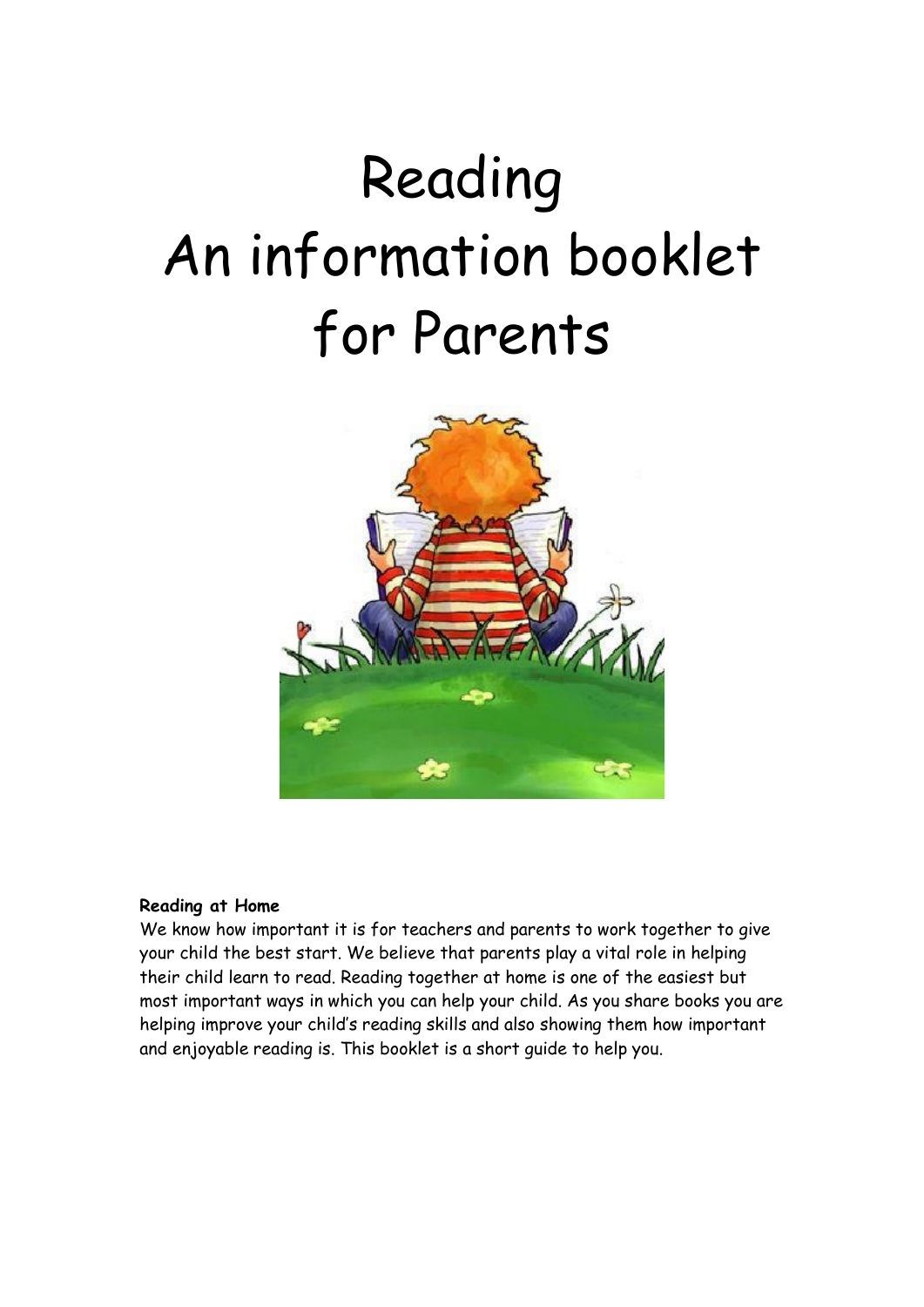## **Supporting Reading at Home**

**Don't just read books.** Encourage your child to read newspapers, TV guides, comics and magazines. Ask your child to find out information from the Yellow Pages, the Internet, cookery books, etc.

1. Find a place to sit together that suits you both

2. **Make time to read.** Try to read for at least 5 to 10 minutes a day and once over the weekend. Encourage independent reading but don't be afraid to still tell a bedtime story.

3. Find some time to talk about the book as well as reading it.

Start with the title, look at the cover and briefly chat about what you might find inside.

Allow plenty of time for discussion before you turn over a page. A valuable question is:

"What do you think will happen next?"

If your child gets stuck, ask what word would fit best, ask them to sound it out (if appropriate), or simply supply the word yourself. What happened in the story? Does this remind them of anything in their lives or anything they have read before?

Did they think the book was funny? Did they spot any interesting words and phrases? Did they enjoy the book?

4. Read to your child. You can help your child to understand the emphasis of particular parts of the story.

5. Encourage your child to retell the story you have just shared. This will give you an idea of how much they have understood.

6. Do not condemn the book as 'too easy' or 'too hard'. Children need a range of reading materials. Any 'easy' book helps them to relax with reading. A difficult book can be read to your child. Both are important.

7. If your child misreads a word without changing the meaning, e.g. 'Dad' for 'Father', accept it. If they hesitate, repeat a word or leave one out, say nothing provided the meaning is not lost. If they say a word which does change the meaning, or they are simply stuck, you can help them by;

a. Pointing to the picture if it is relevant

b. Asking a question to remind them of the context, e.g. 'Where did they say they were going?'

c. Re-reading the sentence up to the unknown word to remind them of the context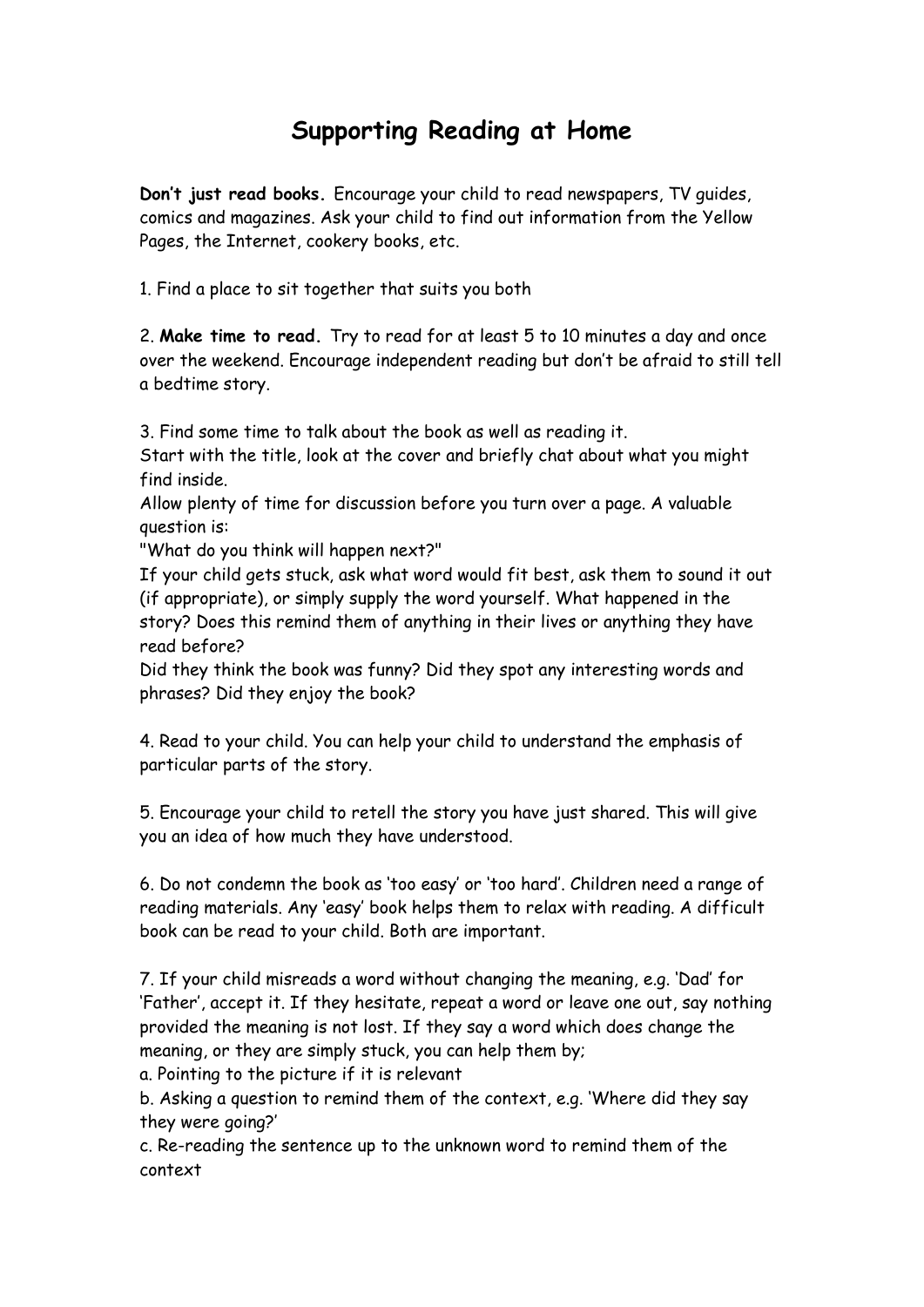- d. Saying or pointing to the first letter of the word
- e. Telling your child the word to avoid losing momentum.
- f. If the word can be read easily by sounding out the letters, encourage them or help them to do this.

**PAUSE** to help them work out the new words **PROMPT** by using some of the techniques mentioned

### **PRAISE**

The best kind of praise is that which tells the child exactly what has pleased you. For example:

I liked the way that you checked the pictures for clues.

I liked the way that you realised that didn't make sense and checked again.

I liked the way you made that sound like a question.

- I liked the way that you covered part of the word and read it a bit at a time.
- I liked the way that you didn't give up.

### **After Reading**

Talking about the book with your child at the end will help your child in their enjoyment and understanding of the book.

- Did you enjoy that book? Why? Why not?
- Who was your favourite character? Why?
- Which part did you like the best? Why?
- Was there any part you didn't like? Why?
- Would you choose this book/story again?

### **My child is a fluent reader. Can I still help?**

YES! Although children will often want to read in their heads when they become fluent readers and you should not insist on too much reading aloud, there are still many things that you can do.

Discuss with them what they have read – about the character, about the plot, about the important parts of the story, about what they have learnt from the information, about their feelings as they read the story… For example;

- Which part of the story did you like best? Why?
- What do you think will happen next?
- Would you like X as a friend? Why?
- What do you think X should have done when..?
- How do you think the story will end?
- Was the information detailed enough?

Encourage them to think about the way the book has been written; the print, the layout and the illustrations.

• **Visit your library** – it's free to join! Help your child to choose books.



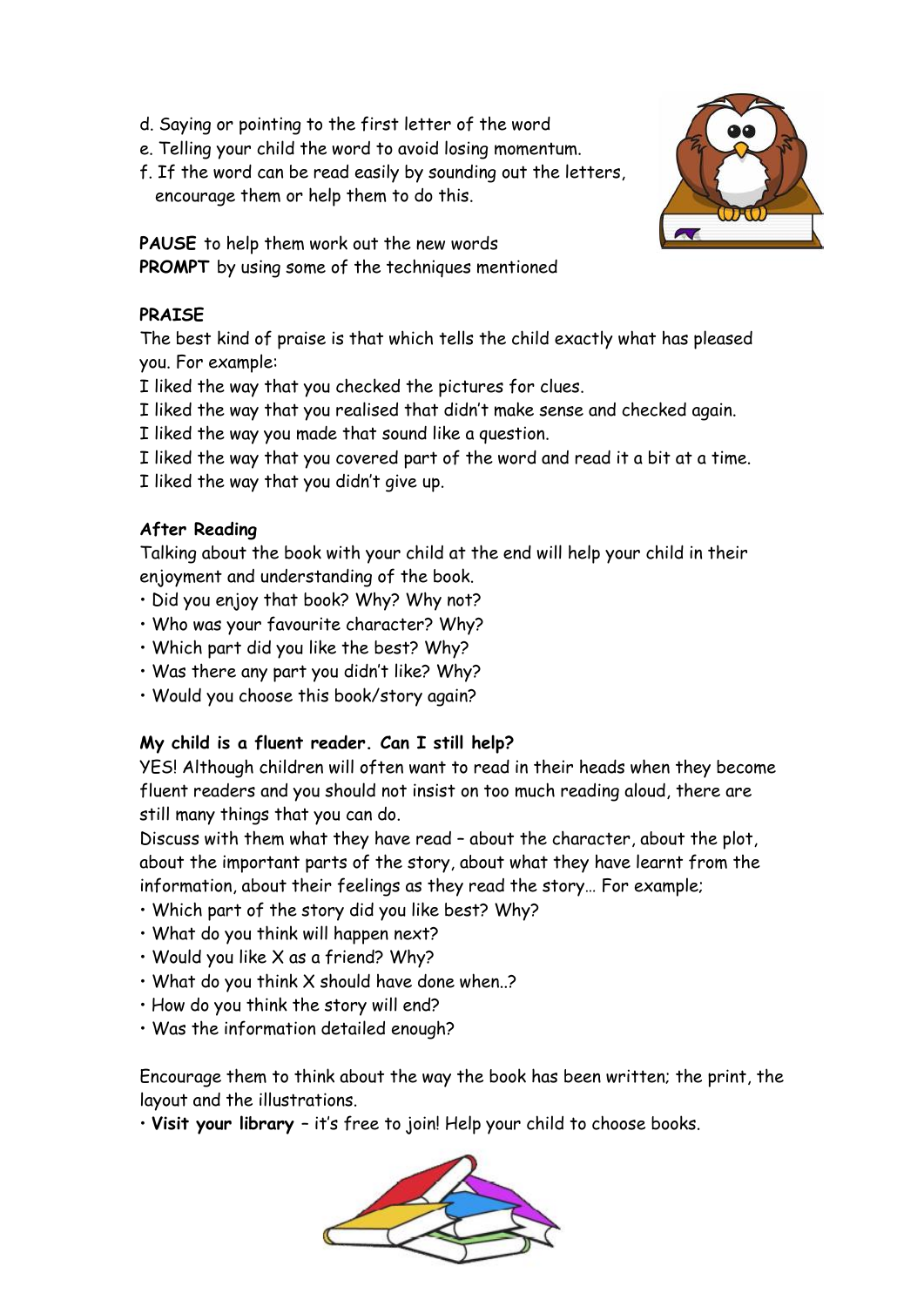### **READING ALOUD**

Make the story come to life. All children, regardless of ability, will benefit from reading to someone. This will help them read more fluently with expression in order to keep the listener's attention.

#### **What can I do to help my child at Reception, Year 1 and 2?**

- As well as reading aloud to someone who is listening carefully and giving help where needed, children need to talk about the book and be read to themselves.
- Try to take a regular time as often as you can to read and enjoy books.
- You could read a book to your child and get him/ her to join in when he/she can. Children can do this best with rhymes and repeating patterns of words and at the end of sentences.
- Re-read books that are familiar to your child:

i) They enjoy and get satisfaction from re-reading good books. This helps to turn them on to reading and gives them confidence.

ii) When they know most of the words, they can then turn their attention to reading fluently and with expression

iii) Children can read on their own without having to wait for someone to help them. This means they can do more reading which helps them to become better readers.

iv) When children know most of the words, they can learn about common letter strings, about forming new words from the ones they already know and about similarities and differences between words.

- Recorded books are excellent, as they can let your child experience books that he/she couldn't manage on his/her own.
- Check your child really understands the book by asking them to relate the story to you.
- When your child reads and gets a word wrong, allow them to complete the sentence before correcting them. Children can often work out the 'difficult' word by understanding the rest of the sentence. You can also help your child to break down 'difficult' words into parts that they recognise.

### **What can I do to help my child at Years 3 and 4?**

- If your child has not yet joined the local library and you can get to it, now is the time to join. Children need to widen their reading and to use and browse through non-fiction.
- They need to be encouraged to read stories, poetry, plays and all kinds of information.
- They also need to be able to choose the kinds of books that they enjoy. It is at around this age that children can get hooked on to a particular writer or type of book.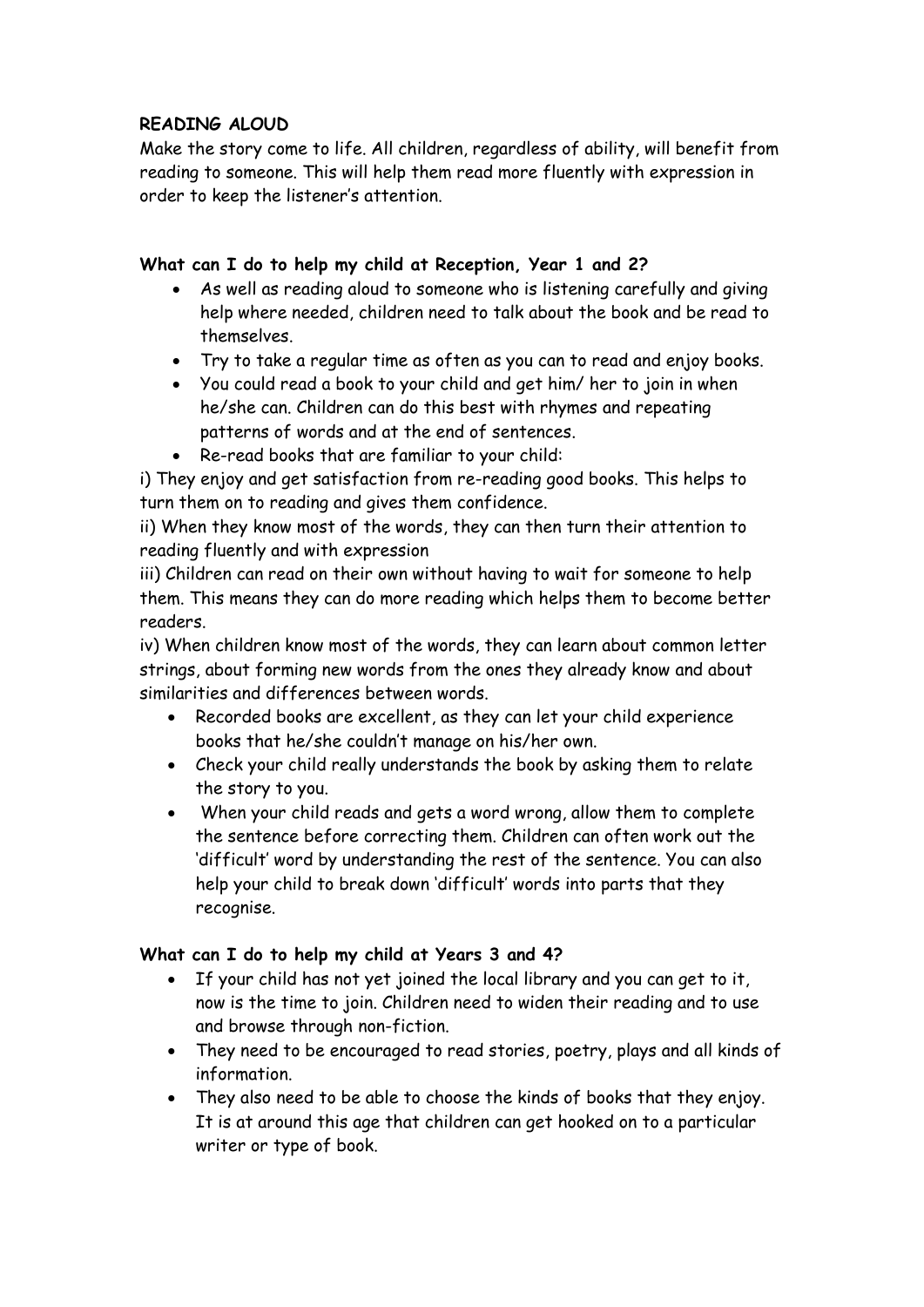- There is evidence that by the time they are in Year 4, some boys may be losing interest in reading and not doing as well as girls. Some boys are more tuned into magazines, information texts of all kinds and comics. They need opportunities for this kind of reading at home.
- Libraries do an excellent job, but there is nothing like owning your own books. Having books of your own that you can go back to, talk about and swap with a friend, collect and treasure is really important. It can make a big difference to reading progress.
- Your child might benefit from reading to younger children. This gives him/her the chance to read fluently with expression in order to keep the listener's attention. Fond grandparents are good listeners and readers too.
- Check your child really understands the book by asking them to relate the story to you. Allow your child to reread favourite stories. This will encourage them to recognise patterns in the story and new words.
- When your child reads and gets a word wrong, allow them to complete the sentence before correcting them. Children can often work out the 'difficult word by understanding the rest of the sentence. You can also help your child to break down 'difficult' words into parts that they recognise.

**Ask lots of questions about the story.** What would you have done if you were…….? Does this book remind you of any thing that has happened to you? Can you guess what is going to happen next?

**Use a dictionary.** Buy a simple dictionary and use it to check the meanings of new words.

### **What can I do to help my child at Years 5 and 6?**

Through Years 5 and 6, children will still benefit from your help and interest. Confident readers have reached the stage where they no longer wish to read to an adult and want to read silently to themselves. The interaction between the parent and child changes at this stage. To ensure that the child's reading development continues to move forward, we would encourage parents to question the child about what they are reading, at an appropriate time, to extend their reading and share their enjoyment of the book.

### **How can I help when my child wants to read silently?**

If your child prefers to read silently, particularly as they read longer stories, just chat about their views of the story or ask questions about the book. (see questions below) Continue to show that you are interested in their choice but respect their growing independence as readers. It is important however, to continue to read aloud to your child, whatever their stage of reading development.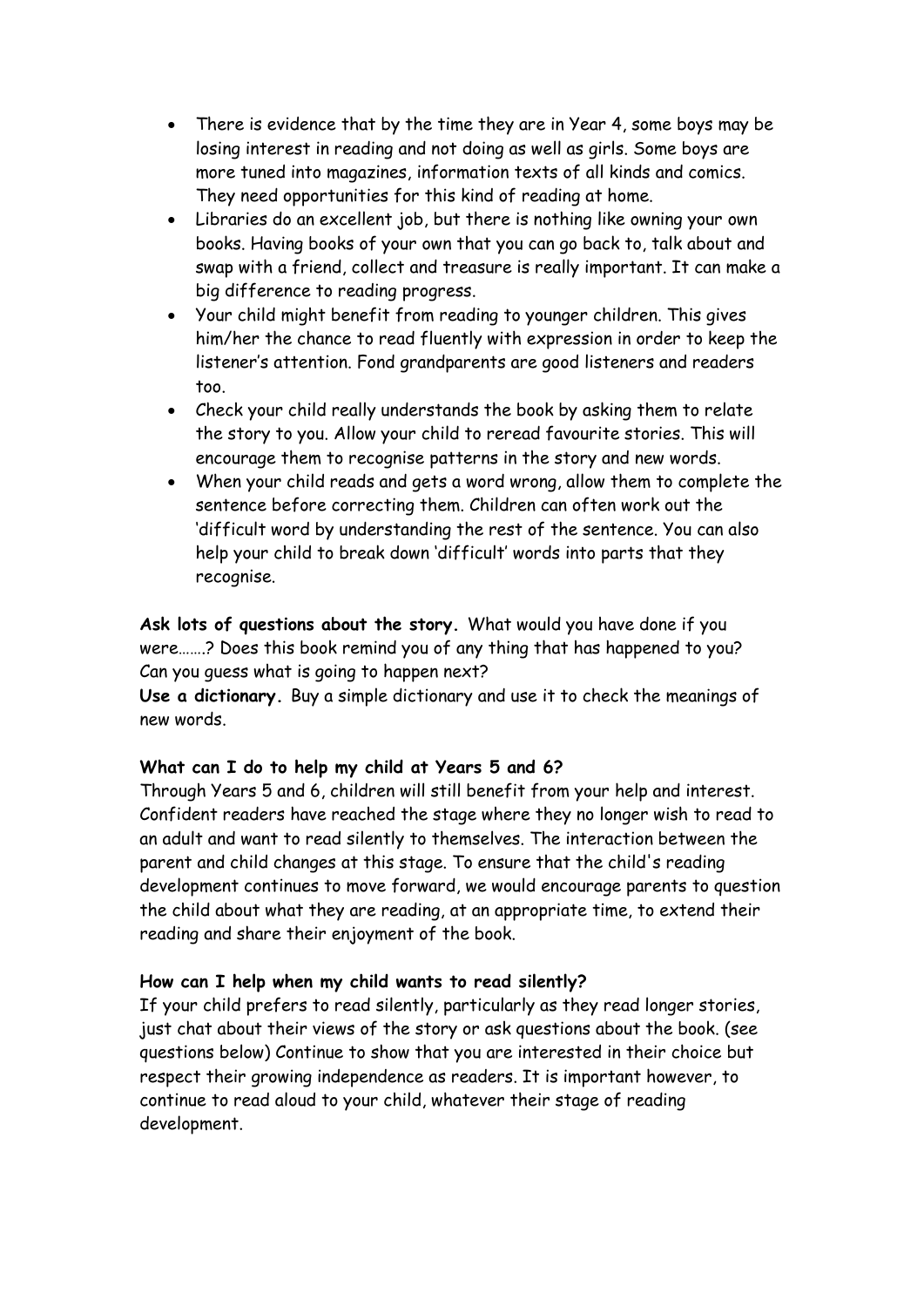The following questions will provide ideas that you can extend to suit individual needs.

#### **Questions to ask...**

What is the title of the book? What kind of book is it? (Fiction, non fiction, poetry, short story etc) Who is the author/illustrator? Have you read any other books by the same author? What made you choose this book? (Author, cover, illustration, recommendation etc) Did you read the blurb before selecting the book? Could you tell anything about the book before you started reading it? What were the clues?

#### **Questions to ask before your child begins or resumes their book...**

What has happened so far? What do you think will happen next? What are the clues that make you think this? How would you like the story to end? Are you involved in the story? Why? Where is the story set? Is there a description? When is the story set? (Past, present, future) Who are the characters in the story? Who do you like/dislike? Why? Do you feel similar to any of the characters? Tell me what is similar?

### **Questions to ask when your child has finished their book...**

Was the book as you expected? Was there anything you disliked about the story? At what point did you decide you liked/disliked the story? If you have read this book before, did you enjoy it more this time? Did you notice anything special about the way language is used in this book? (dialect, descriptive writing etc) If you had written this book, how would you have made it better? Has anything that happens in this book ever happened to you? Can you describe an exciting moment or favourite part of the story? Is the story straightforward? Is there more than one story happening at the same time? Who was telling the story? Was this the most important character in the story? Do we get to know the characters quickly or do they build up slowly through the book? Was the ending as you expected? Did you like the way the story ended? Do you like the illustrations? Do you have a favourite? Would you recommend this book to your friends? Tell me what you would say to

a friend?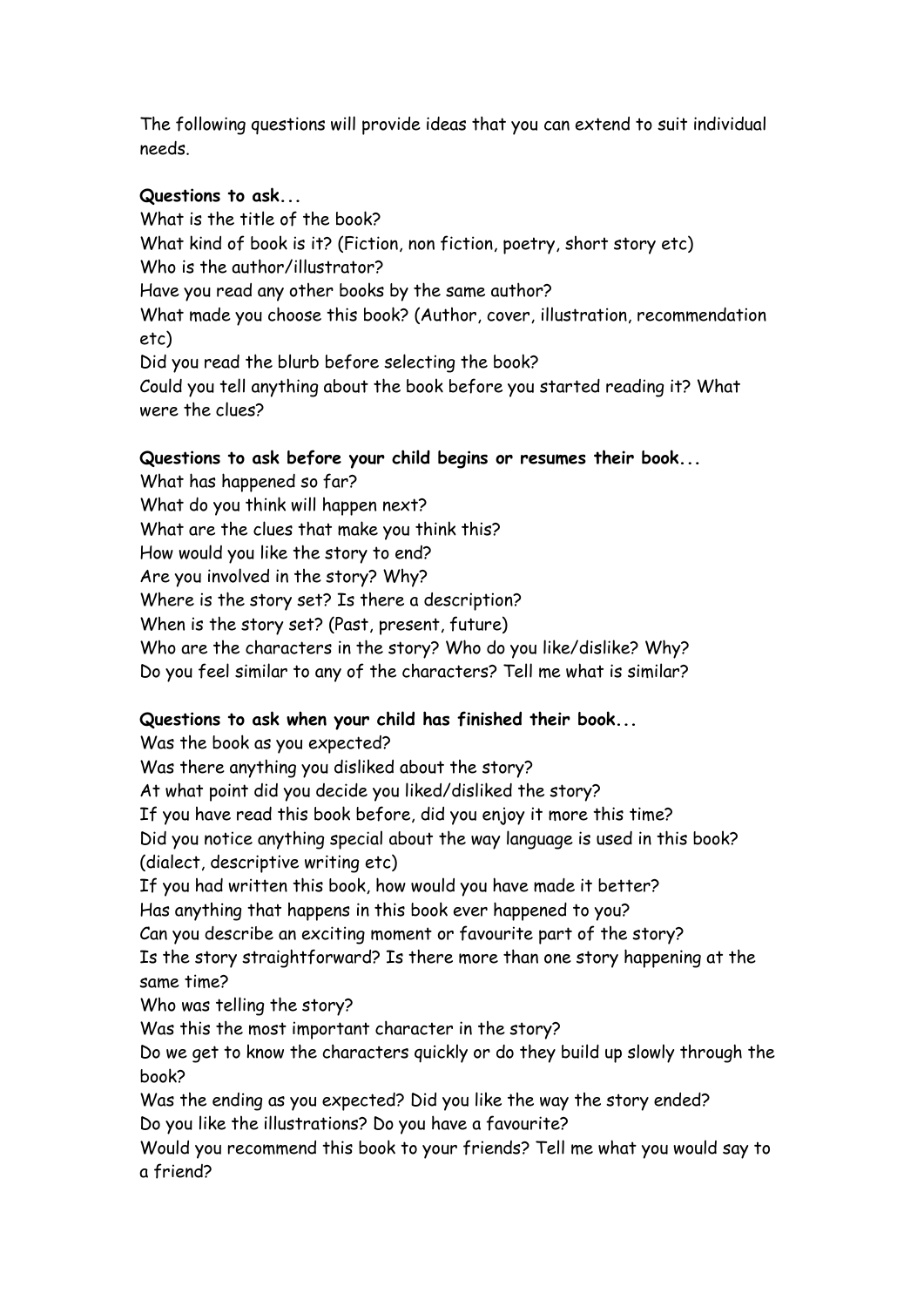#### **WHAT DO I WRITE IN THE READING RECORD?**

It is important that the Reading Record reflects the child's reading patterns. Regular comments from the parent, linked to the questions below, are also needed to show that the child is extending his/her reading through questioning and interaction with an adult.

The following list is not on exhaustive list but offers suggestions that may be appropriate.

It is very important to remember that the enjoyment factor is always worth commenting on.

Parents are not expected to comment on each of the following areas after each reading session!

- How enthusiastic is the child about the choice of book?
- Can the child remember the story so far?
- Is the child reading using only the pictures for clues?
- Does your child understand that the words they are reading mean something?

• Can the child read words out of context e.g. when you point to a word without reading the whole sentence?

• Is the child confident to attempt new words?

• What reading strategies is your child using e.g. sounds, use of the picture, use of the context?

• Can the child follow the text without using a finger or marker?

• Is there a pattern to the mistakes your child is making e.g. words ending in "ed" or starting in "sh"?

- Does the child recognise mistakes and self correct?
- Is the child recognising many key words?
- Is the child aware of punctuation?
- Is the child reading with expression?
- How long is the child able to sustain reading?